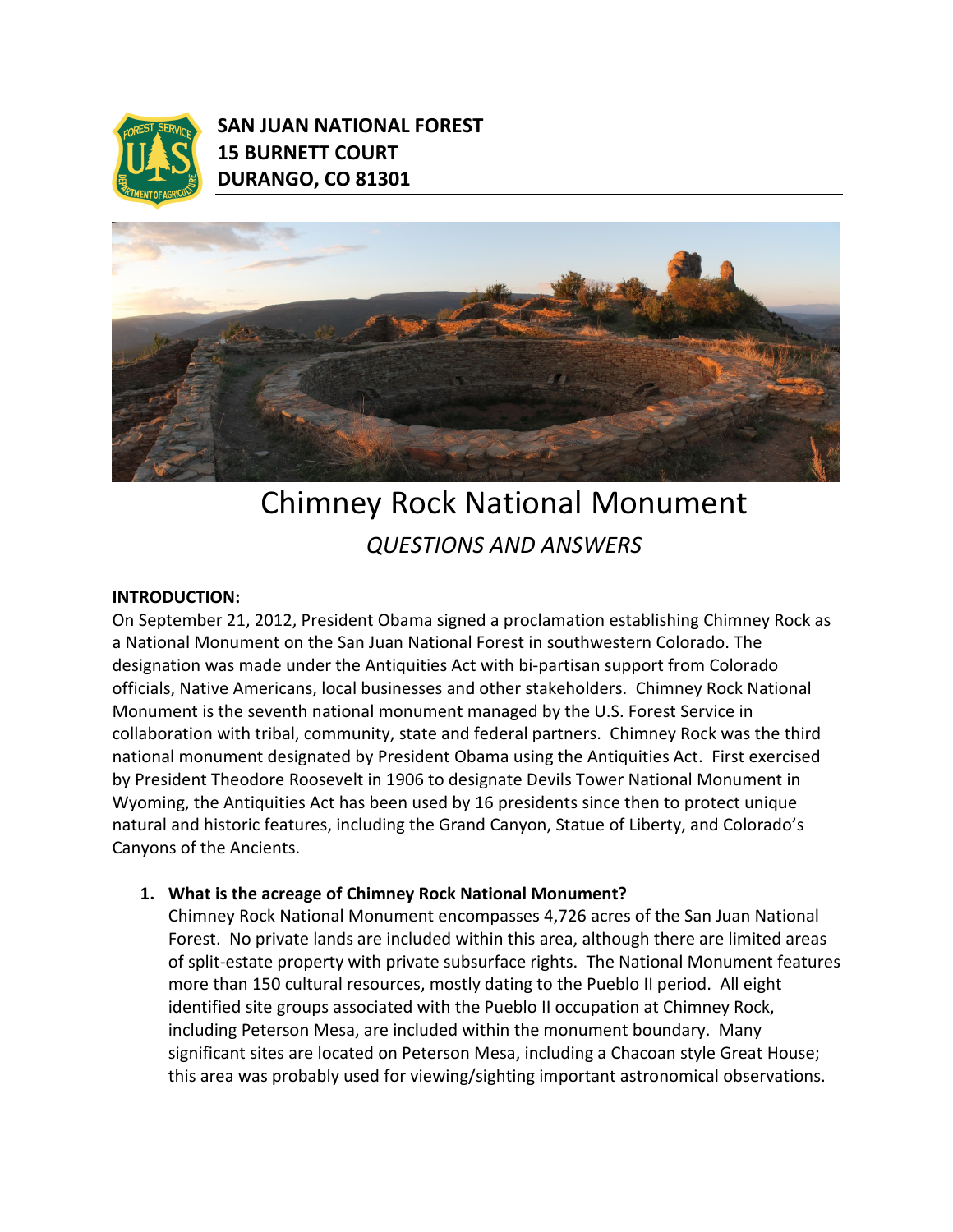Managing this significant Pueblo II community as a unit enhances research opportunities and understanding of Chimney Rock.

## 2. How does the U.S. Forest Service manage Chimney Rock National Monument?

The San Juan National Forest Pagosa Ranger District manages Chimney Rock in partnership with the nonprofit Chimney Rock Interpretive Association (CRIA), which provides tours, special programs and operates a small visitor center from May to September under a Special Use Permit for Campground and Related Granger-Thye Concessions. CRIA collects minimal fees and sell some gift items and books to help meet their costs. They also use fees to help fund research and stabilization efforts at the site. The USFS and its local volunteers have been interpreting the site to the public for the last 17 years.

# 3. Does the USFS expect any significant changes to management of this site as a National Monument?

The most significant changes will come in response to increased visitation and visitor expectations. This may require some expansion of existing interpretive facilities and possibly additional recreational facilities, such as foot paths or trails. The proclamation requires preparing a Management Plan for the National Monument within three years. This process will involve working with tribes, other stakeholders, and the general public. The plan will give guidance on future development, interpretation, research, transportation, vegetation management, recreation and other uses within the Monument.

## 4. Why is Chimney Rock managed under the National Forest System?

The USFS currently manages six national monuments nationwide. Managing cultural resources falls within the USFS mandate and is well within the agency's capabilities. Current USFS management of Chimney Rock, in collaboration with the non-profit Chimney Rock Interpretive Association, has helped the site gain the recognition and the reputation it currently has as an interpretive area and demonstrates the ability of the USFS to manage this archeological resource. The San Juan National Forest also manages public lands adjacent to Chimney Rock. Many visitors to the site provide comments expressing their appreciation for an approach that provides an alternative to regional National Park Service units.

## 5. How does Chimney Rock affect the economies of nearby communities?

Approximately 12,000 visitors currently visit Chimney Rock annually, and the recent national monument designation is expected to increase its visibility. Additional visitors bring additional tourist dollars into the economy. The Forest Service has estimated that monument designation may increase annual visitation 20 - 60% and bring an additional \$18,000 - \$98,000 to the local economy. This model used comparatively conservative estimates of visitor spending. The National Trust for Historic Preservation has prepared a study which indicates that current visitation has a substantially higher impact on the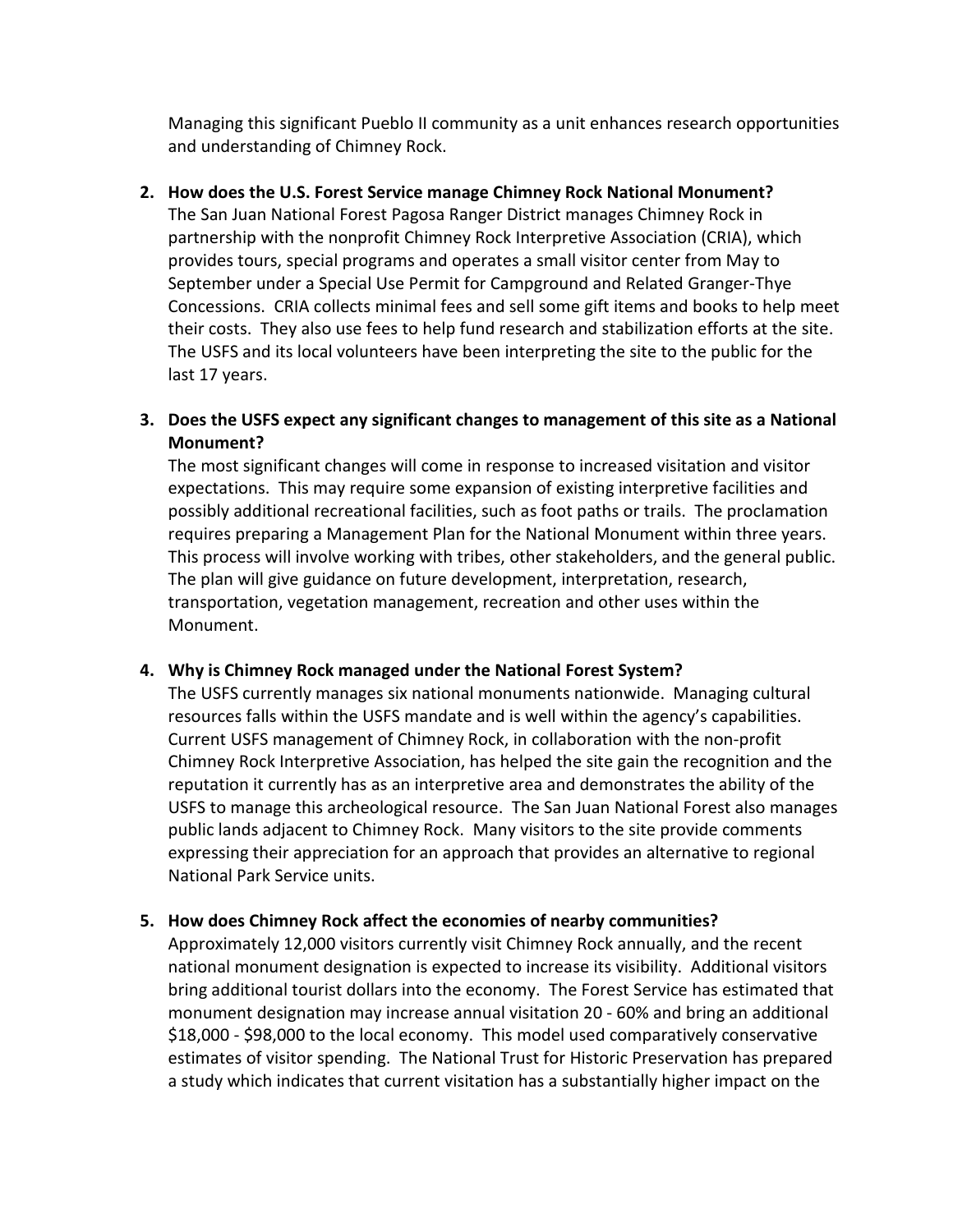local economy (\$1.2 million/year) and that visitation could double; its study indicates that within five years the local economic impact could double to \$2.4 million/year.

## 6. Why did Chimney Rock warrant designation as a National Monument?

Chimney Rock Archaeological Area provides insights into the Chaco Culture, a prehistoric society which created monumental architecture and a remarkable regional system in the American Southwest. Chimney Rock has been called the "ultimate outlier," recognition that this spectacular site has the potential to yield significant information about the larger Chacoan system and how disperse populations were incorporated into it. Archaeologists hypothesize that some of the power possessed by leaders in Chaco Canyon, New Mexico, may have come from their possession of astronomical knowledge, including that reflected at Chimney Rock. Chimney Rock shares many of the same architectural and cultural attributes as other Chacoan Outliers; however, in many respects it is more exciting than other outliers, because its integration with the spectacular landscape and archaeo-astronomical features.

# 7. How does National Monument designation protect the existing resources of Chimney Rock?

National monument designation can only be removed through an Act of Congress, while administrative designations available to the USFS are subject to change. Although the USFS has recognized and managed Chimney Rock for its archaeological resources since the 1970s, changes in future management direction could enhance our ability to protect the resources within the Monument boundaries.

8. How does Chimney Rock relate to other archaeological sites in the Four Corners area? The Monument features archaeological resources showing occupation in the late A.D. 800s, with most intensive occupation occurring during the Chaco florescence during the Pueblo II period (A.D. 900-1125). Chimney Rock has been called the "ultimate outlier," as it provides an excellent example of a Chacoan outlier; and can provide information on a broad range of issues ranging from prehistoric economics to astronomy and their interrelationships. The Chimney Rock community was on the northeastern edge of the larger Chaco world that began to coalesce in the late A.D. 900s, and most sites within Chimney Rock National Monument date to the Pueblo II period.

## 9. How are Native American tribes involved in the National Monument?

The Forest Service actively consults with 24 tribes which claim cultural affiliation to the site. The agency will continue to work closely with tribes regarding management decisions. Tribal people continue to visit the site.

## 10. Is grazing allowed in the National Monument?

The Peterson Gulch/Mesa area is included in the Turkey Grazing Allotment, which is active. The rest of the area is not within a current grazing allotment. The Turkey allotment is permitted for 127 cow-calf pairs from June 1 to June 30 annually, which equals 168 Animal Unit Months. It is fully stocked at this level. The Peterson Mesa area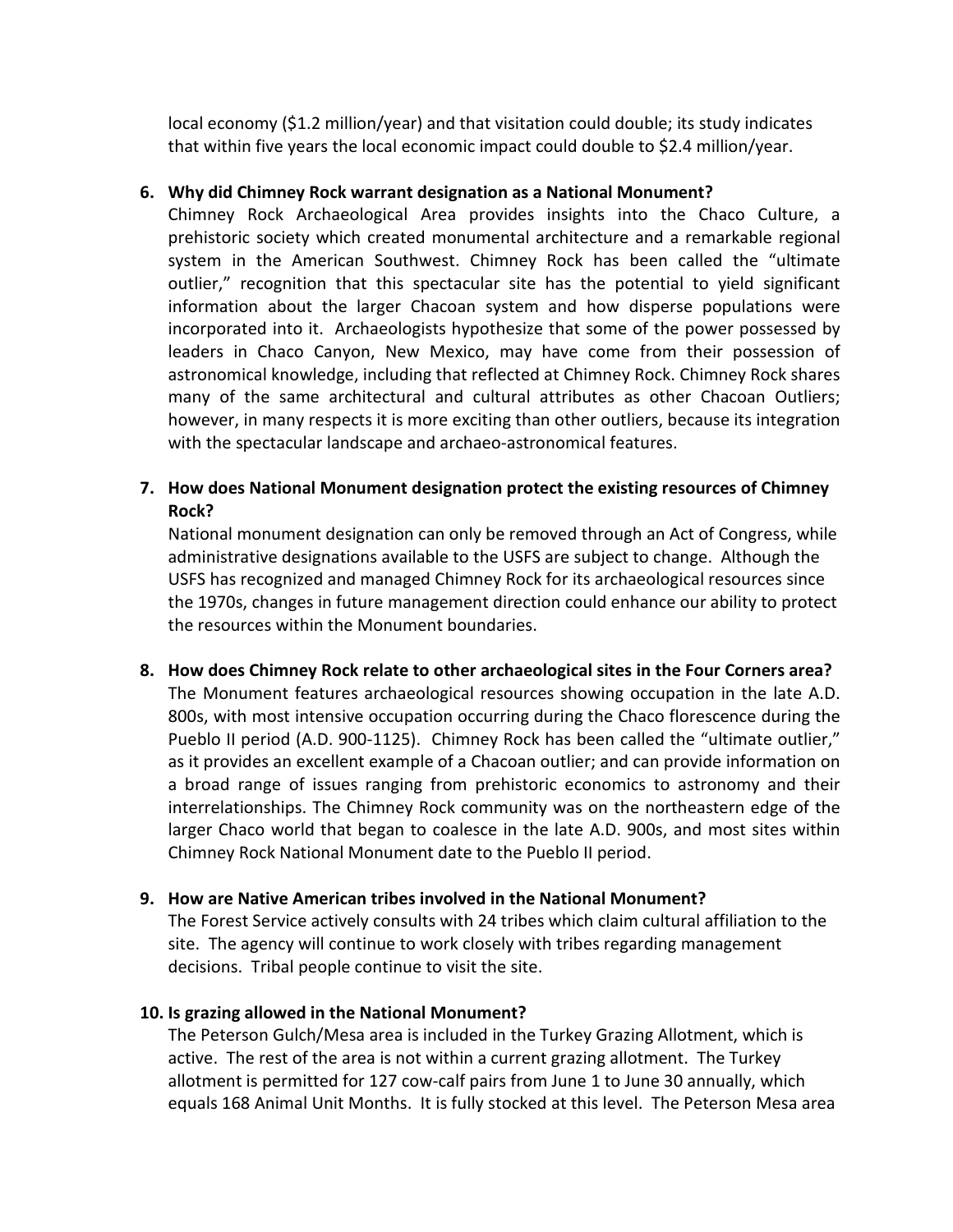represents less than 25% of the Turkey Allotment. Legislative proposals have included provisions for grazing in the areas where it has existed prior to designation.

#### 11. Can mining or fluid mineral extraction take place within the National Monument?

There are a few areas within the National Monument that were leased (for oil and gas development) prior to designation; these leases will be honored. Most of these areas were already classified as "no surface occupancy" and the many significant archaeological resources would make large-scale development unlikely. Federal lands within the Monument, not already leased, were withdrawn from leasing and patent under mining laws when the area was designated as a monument.

#### 12. Will fuels treatment take place in the National Monument?

Vegetative management treatments will continue to be used to address the risk of wildfire, insects, or diseases that could endanger the natural and cultural resources or threaten public safety. In order to manage for healthy forests and reduce the risk of severe fire and/or insect-caused mortality, it will be necessary to conduct thinning or prescribed burning with some periodic removal of timber or biomass. Reducing the risk of severe wildfire is a critical factor in protecting the area's cultural resources. In terms of commercial harvesting opportunities, the National Monument is not within the timber management emphasis area as defined in the San Juan National Forest Resource Management Plan.

## 13. What types of recreational activities are allowed in the National Monument?

Current recreational opportunities include archaeological visitation, astronomical and geological interpretation activities, hiking, bicycling, hunting, horseback riding, cross country skiing and snowshoeing. The USFS anticipates these multiple-use opportunities continuing; however, off-road use of motorized vehicles is currently prohibited.

#### 14. What interpretive and educational services are offered at Chimney Rock?

As a well-preserved, stabilized site, Chimney Rock is well suited for visitation and interpretation. Visitors can imagine what it might have been like to live at the site one thousand years ago. Up to this point, the interpretive program at Chimney Rock has been largely staffed with volunteers from the nonprofit Chimney Rock Interpretive Association (CRIA), which annually provides tours, special programs and operates a small visitor center from May to September. CRIA serves approximately 8,000 visitors annually (an estimated 4,000 visitors enjoy the site during the off-season). In addition, Native American dances, have been held at the site annually for 17 years and highlight the continued importance of the site to native people.

Recent research at Chimney Rock, including surveys, fill-reduction excavations conducted by the University of Colorado, architectural documentation, and geophysical survey conducted by Colorado School of Mines, has provided educational opportunities to university students. Although additional staffing needs might develop, the USFS anticipates continuing to work with its dedicated volunteers to provide services in the